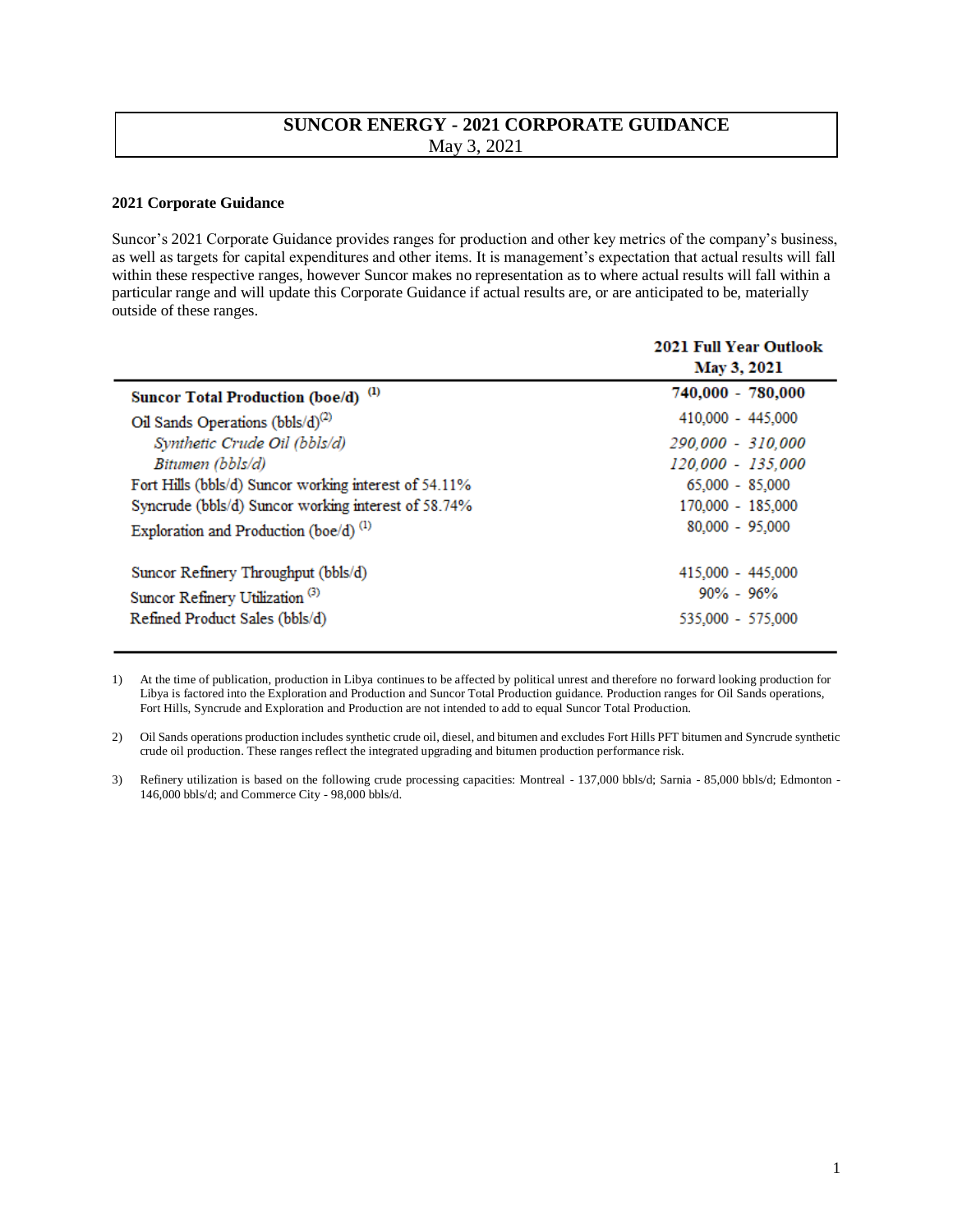## Capital Expenditures<sup>(4)</sup>

(C\$ millions)

| $\sim$ $\sim$ $\sim$ $\sim$ $\sim$ $\sim$ $\sim$ $\sim$ | <b>2021 Full Year Outlook</b><br>May 3, 2021 | % Economic<br>Investment <sup>(5)</sup> |
|---------------------------------------------------------|----------------------------------------------|-----------------------------------------|
| Upstream Oil Sands                                      | $2,550 - 2,950$                              | 25%                                     |
| Upstream E&P                                            | $350 - 450$                                  | 95%                                     |
| Total Upstream                                          | $2,900 - 3,400$                              | 30%                                     |
| Downstream                                              | $700 - 800$                                  | 10%                                     |
| Corporate                                               | $200 - 300$                                  | 60%                                     |
| <b>Total</b>                                            | $3,800 - 4,500$                              | 30%                                     |

|                                                           | 2021 Full Year Outlook<br>May 3, 2021 |
|-----------------------------------------------------------|---------------------------------------|
| <b>Other Information</b>                                  |                                       |
| Oil Sands Operations Cash Operating Costs (\$/bbl) (6)(9) | $$26.00 - $28.50$                     |
| Fort Hills Cash Operating Costs (\$/bbl) (7)(9)           | $$25.00 - $29.00$                     |
| Syncrude Cash Operating Costs (\$/bbl) (8)(9)             | $$32.00 - $35.00$                     |
| Current Income Taxes (C\$ millions)                       | $$1,000 - $1,300$                     |
| Canadian Tax Rate (effective)                             | 24% - 25%                             |
| US Tax Rate (effective)                                   | $22\% - 23\%$                         |
| UK Tax Rate (effective)                                   | $37\% - 42\%$                         |
| Average Corporate Interest Rate                           | $5\% - 6\%$                           |
| Oil Sands Operations Crown Royalties <sup>(10)</sup>      | $4\% - 6\%$                           |
| Fort Hills Crown Royalties <sup>(10)</sup>                | $1\% - 3\%$                           |
| Syncrude Crown Royalties <sup>(10)</sup>                  | $9\% - 12\%$                          |
| East Coast Canada Royalties <sup>(10)</sup>               | $10\% - 14\%$                         |
| <b>Business Environment</b> <sup>(11)</sup>               |                                       |
| Oil Prices - Brent, Sullom Voe (\$US/bbl)                 | \$63.00                               |
| WTI, Cushing (\$US/bbl)                                   | \$60.00                               |
| WCS, Hardisty (\$US/bbl)                                  | \$48.00                               |
| Refining Margin - NY Harbor 2-1-1 crack (\$US/bbl)        | \$17.00                               |
| Natural Gas Price - AECO - C Spot (\$CAD/GJ)              | \$2.50                                |

4) Capital expenditures exclude capitalized interest of approximately \$120 million.

Exchange Rate (CADUSD)

5) Balance of capital expenditures represents Asset Sustainment and Maintenance capital expenditures. For definitions of Economic Investment and Asset Sustainment and Maintenance capital expenditures, see the Capital Investment Update section of Suncor's Management's Discussion and Analysis for the First Quarter of 2021 dated May 3, 2021 (the "MD&A").

6) Oil Sands operations cash operating costs per barrel are based on the following assumptions: production volumes, sales mix, and average natural gas prices as described in the tables above.

\$0.80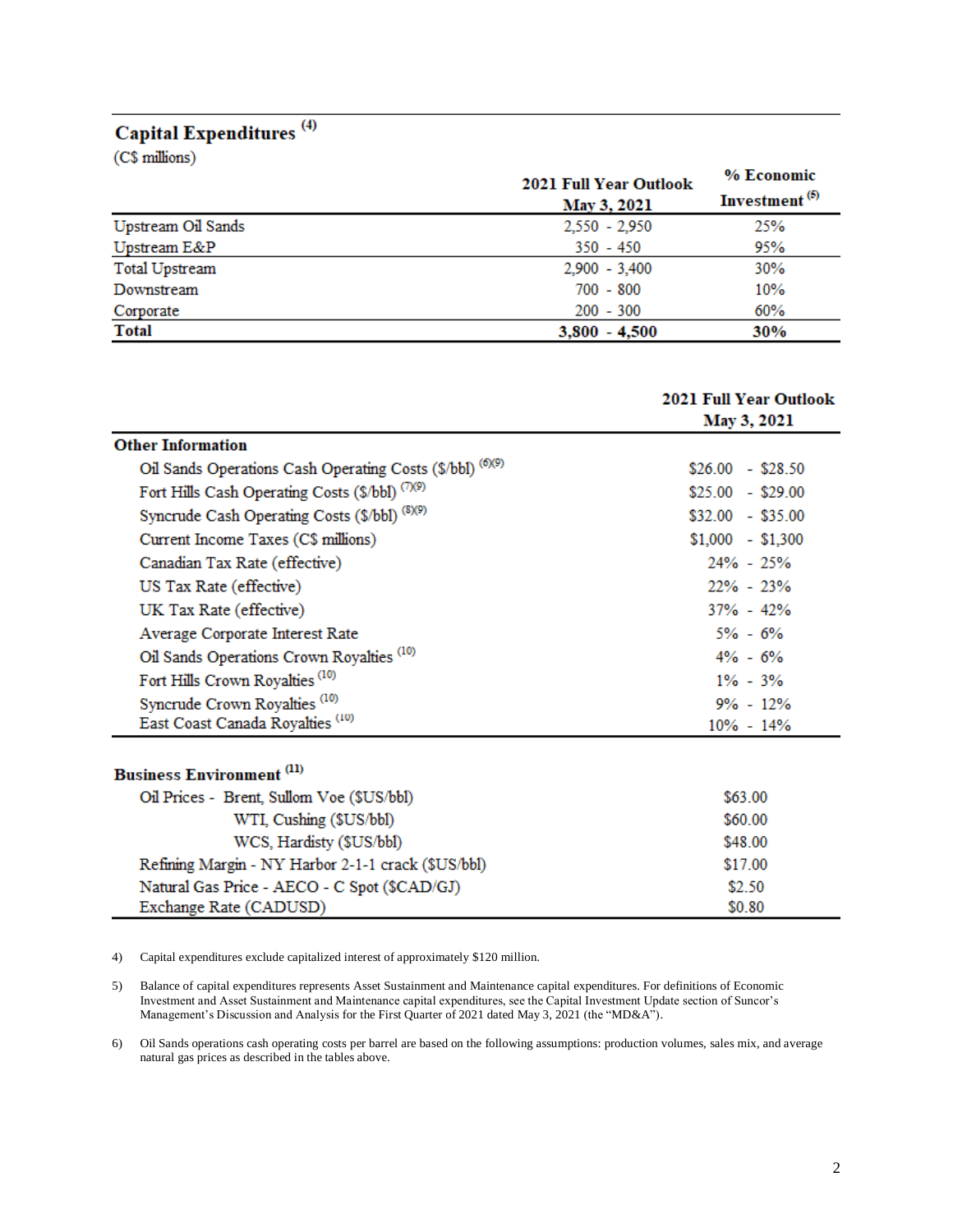- 7) Fort Hills cash operating costs per barrel are based on the following assumptions: production volumes and average natural gas prices as described in the tables above.
- 8) Syncrude cash operating costs per barrel are based on the following assumptions: production volumes, sales mix, and average natural gas prices as described in the tables above.
- 9) Oil Sands operations cash operating costs, Fort Hills cash operating costs and Syncrude cash operating costs are non-GAAP financial measures. Non-GAAP financial measures are not prescribed by GAAP and therefore do not have any standardized meaning. Users are cautioned that these measures may not be fully comparable to one another or to similar information calculated by other entities due to differing operations. For more information, see the Cash Operating Costs and Non-GAAP Financial Measures Advisory sections of the MD&A. Both sections are incorporated by reference herein.
- 10) Reflected as a percentage of gross revenue.
- 11) Approximates the forward pricing curve at the time of publication.

--------------------------------------------------------------------------------------------------------------------------------

Suncor's 2021 Full Year Outlook is comprised of forward-looking statements and information (collectively, "forwardlooking statements"). All forward-looking statements for the 2021 fiscal year are based on Suncor's current expectations, estimates, projections and assumptions that were made by the company in light of its experience and its perception of historical trends including expectations and assumptions concerning: the accuracy of reserves estimates; the current and potential adverse impacts of the COVID-19 pandemic, including the status of the pandemic and future waves and any associated policies around current business restrictions, shelter-in-place orders or gatherings of individuals; commodity prices and interest and foreign exchange rates; the performance of assets and equipment; capital efficiencies and cost-savings; applicable laws and government policies; future production rates; the sufficiency of budgeted capital expenditures in carrying out planned activities; the availability and cost of labour, services and infrastructure; the satisfaction by third parties of their obligations to Suncor; the development and execution of projects; and the receipt, in a timely manner, of regulatory and third-party approvals. Forward-looking statements are not guarantees of future performance and involve a number of risks and uncertainties, some that are similar to other oil and gas companies and some that are unique to our company. Suncor's actual results may differ materially from those expressed or implied by our forward-looking statements and you are cautioned not to place undue reliance on them.

Assumptions for the Oil Sands operations, Syncrude and Fort Hills 2021 production outlook include those relating to reliability and operational efficiency initiatives that the company expects will minimize unplanned maintenance in 2021. Assumptions for the Exploration and Production 2021 production outlook include those relating to reservoir performance, drilling results and facility reliability. Factors that could potentially impact Suncor's 2021 corporate guidance include, but are not limited to:

- Bitumen supply. Bitumen supply may be dependent on unplanned maintenance of mine equipment and extraction plants, bitumen ore grade quality, tailings storage and in situ reservoir performance.
- Third-party infrastructure. Production estimates could be negatively impacted by issues with third-party infrastructure, including pipeline or power disruptions, that may result in the apportionment of capacity, pipeline or third-party facility shutdowns, which would affect the company's ability to produce or market its crude oil.
- Performance of recently commissioned facilities or well pads. Production rates while new equipment is being brought into service are difficult to predict and can be impacted by unplanned maintenance.
- Unplanned maintenance. Production estimates could be negatively impacted if unplanned work is required at any of our mining, extraction, upgrading, in situ processing, refining, natural gas processing, pipeline, or offshore assets.
- Planned maintenance events. Production estimates, including production mix, could be negatively impacted if planned maintenance events are affected by unexpected events or are not executed effectively. The successful execution of maintenance and start-up of operations for offshore assets, in particular, may be impacted by harsh weather conditions, particularly in the winter season.
- Commodity prices. Declines in commodity prices may alter our production outlook and/or reduce our capital expenditure plans.
- Foreign operations. Suncor's foreign operations and related assets are subject to a number of political, economic and socio-economic risks.